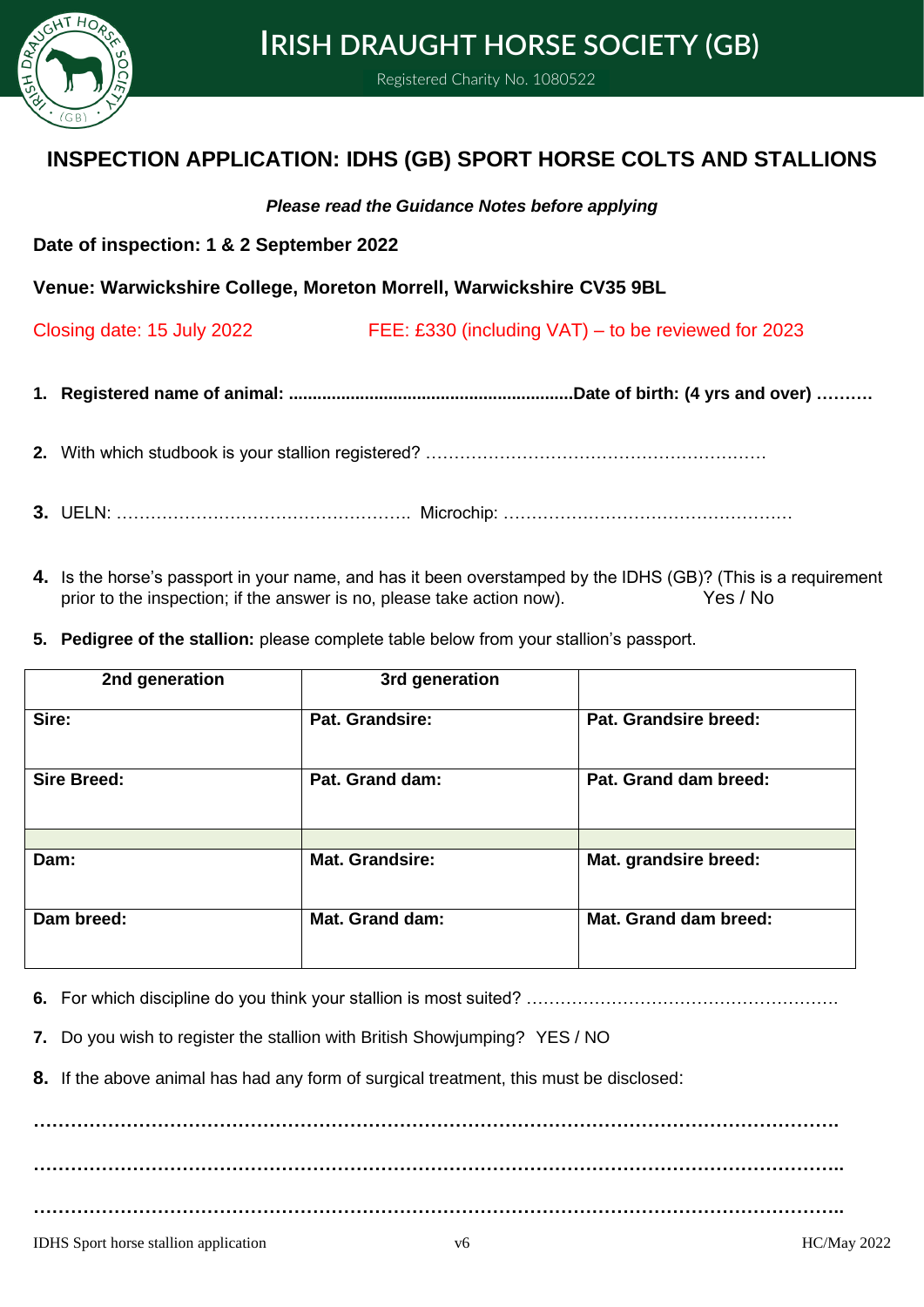- **9.** Applications for inspection should be returned **before the closing date (15 June 2022)** and must contain the following:
	- Completed and signed 'Application for Irish Draught Sport Horse Stallion Inspections 2022' and a 5-Stage veterinary report (please see below).
	- Health certificates for EVA, EIA and CEM samples to be taken after 1 January in the year of inspection.
	- In addition, all stallions coming forward for inspection must be tested to ensure they are not carriers for Warmblood Fragile Foal Syndrome (WFFS). This is a one-off genetic test from a hair sample. Owners can use any DNA laboratory, but Animal Genetics in Cornwall do provide this service.
	- The appropriate application fee of £330 inc. VAT. This MUST be paid online through the website at [www.idhsgb.org.uk](http://www.idhsgb.org.uk/) or sent by cheque (payable to IDHS (GB)) with your application form.
	- Please do not send applications by email or by Special Delivery. Ordinary mail is fine.
	- For animals for which we do not have DNA parentage-testing records (most sport horses in Great Britain were not DNA tested as foals, but Irish-bred sport horses may well have been tested), we require a certificate confirming that the stallion has had his DNA profile recorded at Weatherbys DNA Laboratory.

#### **10. Veterinary requirements**

- When you submit your application, please include a signed and dated 5-Stage veterinary examination report, including endoscopic examination (using the Geoff Lane classification system), carried out not more than six months prior to the inspection closing date. This vetting must be done by a qualified veterinary surgeon who treats equines as part of their normal practice;
- On the day of the inspection, the stallion will be examined briefly, including a trot-up, by the Society veterinary advisor, who will also have access to the 5-stage examination report. The purpose of this brief examination is to ensure that your stallion is sound enough to undergo the inspection process, including jumping. If your stallion does not pass this vetting on the day, you can bring him forward at the next available stallion inspection date without the need to repeat the advance 5-Stage vetting. He will however require a full veterinary examination on the day, on payment of a further fee.
- The stallion will be measured for height, girth and bone on that day. These will be his official measurements and will (if he passes) be publicised in our Yearbook and on our web site.
- All stallions will be photographed at the inspection and these photographs may be used in IDHS (GB)/Irish Draught Horse/Horse Sport Ireland and any other harmonised studbook publications and websites. Stallions that are not photographed at the selection day may be deemed not to have completed the selection process and HSI/the IDHS GB reserves the right not to classify these stallions.
- We publicly announce the provisional results of the stallion inspection and the veterinary examination on the day of inspection. If the stallion passes, his results will subsequently be published in IDHS (GB) publications. The inspection report and a letter of confirmation will be sent to owners within four weeks of the inspection date.
- Substances that are listed on the FEI 'Equine Prohibited Substances List' (see [www.feicleansport.org\)](http://www.feicleansport.org/) are prohibited during the stallion inspection process. Blood samples may be taken on the day of inspection and may be subject to screening for substances listed on the FEI 'Equine Prohibited Substances List' (see [www.feicleansport.org\)](http://www.feicleansport.org/). Blood and/or urine samples may also be stored and used for the purpose of research.
- The IDHS GB reserves the right to terminate any inspection for health and/or safety reasons.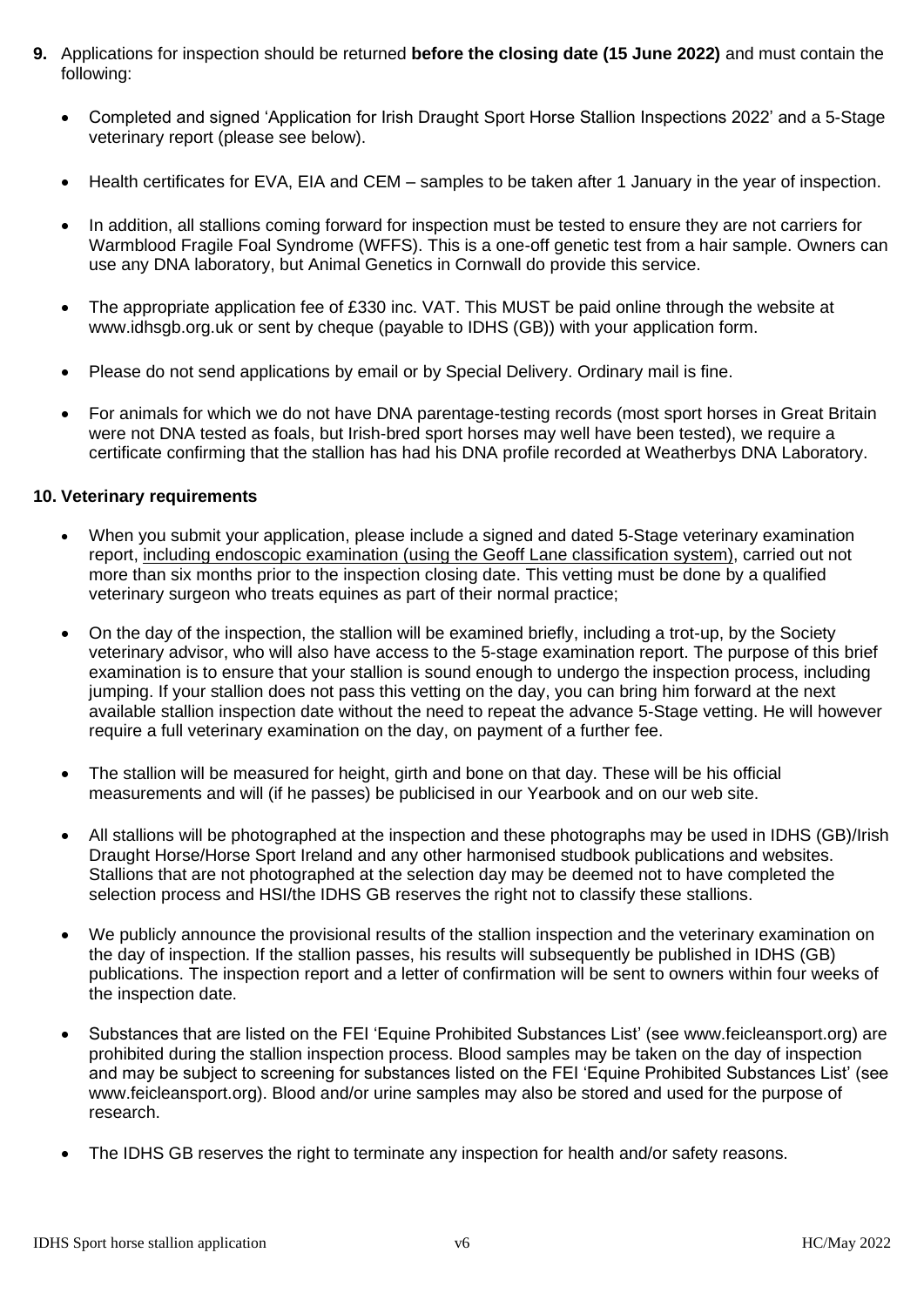# **11. For successful sport horse stallions passing the inspection on the day:**

- Due to the cost involved, X-rays are NOT required for sport horse stallions prior to the inspection, but they will be required if he is successful:
- If the stallion passes, the owner has the option to provide a set of 16 x-rays completed to the specification defined in the IDHS (GB) Pre-inspection veterinary report form (the same as for Irish Draught stallions). This list will be provided to successful owners after the inspection.
- These x-rays must be taken by a veterinary surgeon who is regularly treating equines as part of their normal practice.
- X-rays are to be emailed in JPEG format to the Inspection Administration team at [inspections@idhsgb.org.uk](mailto:inspections@idhsgb.org.uk) within 28 days after the inspection date. Please do not send disks or zip files.

The Society Administrator will supply covering certificates on request and on payment of £4 per certificate, to stallion owners/custodians each year. Stallion owners/custodians are obliged to:

- Maintain up-to-date and complete covering records;
- Submit the certificates provided for all mares covered by the stallion by 1st October in the year of covering;
- Submit copies of the certificates to the IDHS (GB) on demand.
- Stallion owners/custodians must notify the IDHS (GB) of the death of the stallion by returning the passport to the passport administration OFFICE for invalidation, as required by legislation. The passport can be returned to the owner on request.
- Stallion owners/custodians should inform the IDHS (GB) if the health or general condition of the stallion deteriorates to the extent that the stallion is unfit or unsuitable for breeding.
- Failure to satisfy the above conditions may result in a stallion's classification in the IDHS (GB) Breed Register/Irish Draught Horse Studbook being revoked.

#### **12. Owner's details:**

#### **13. Agents or representatives**

Owners: If you wish the administration team to communicate with another person with information about the inspection (e.g. practical information about stabling, relevant veterinary information or other advice), you MUST nominate this person at the application stage. The Society will not pass on information about your horse to a third party without your written consent.

**If the stallion is being presented by an agent, please give their name here: ……………………………**

**Phone: ………………………………………………..Email………………………………………………………..** 

**14. Details of the stallion's performance: (please attach additional sheets if insufficient space here)**

**…………………………………………………………………………………………………………………………. ………………………………………………………………………………………………………………………….. …………………………………………………………………………………………………………………………..**